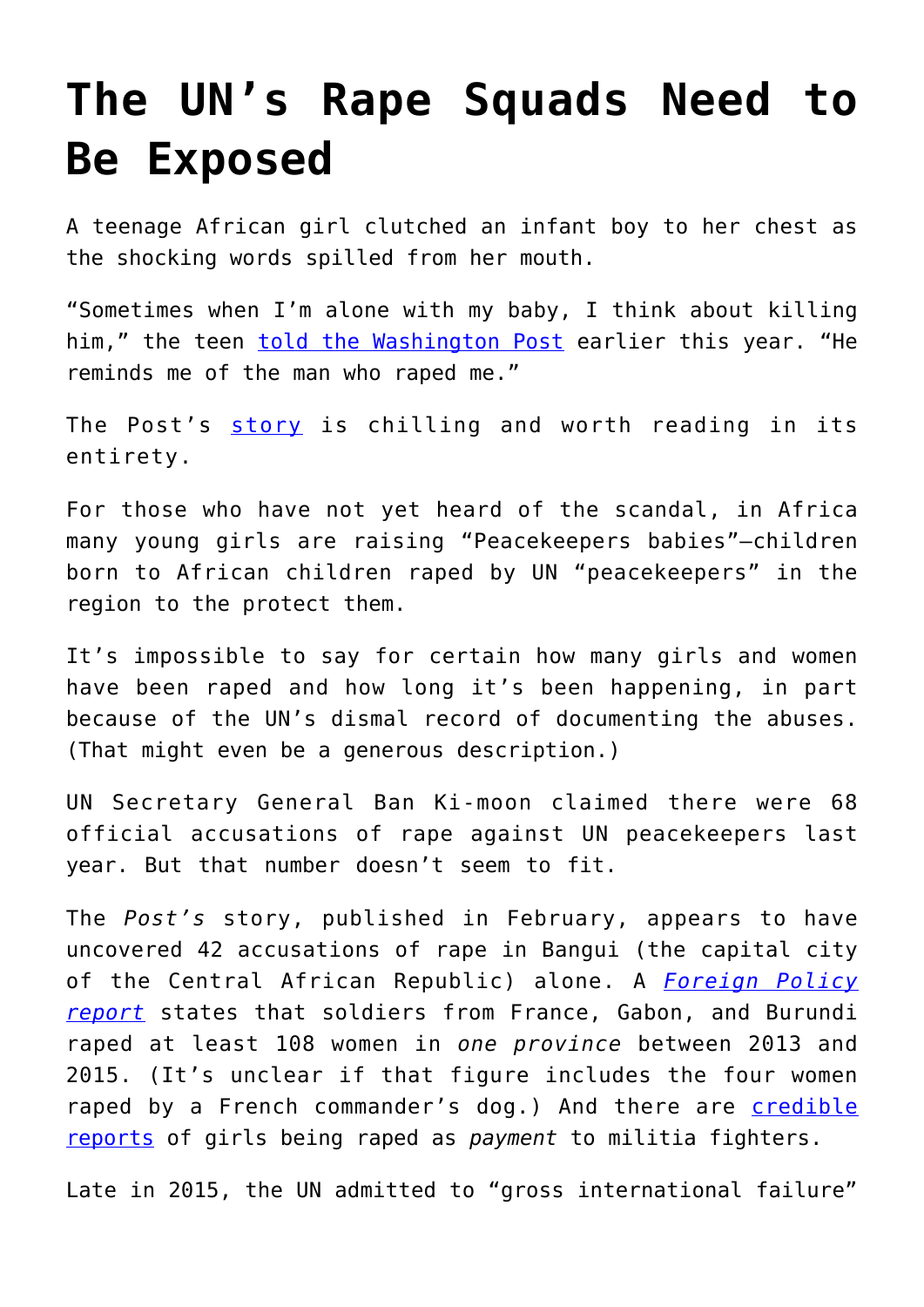## in its handling of the sexual abuse scandal.

## Via [US News:](http://www.usnews.com/news/world/articles/2015-12-17/gross-institutional-failure-by-un-on-child-sex-abuse-case)

*The independent panel found that the accounts by children as young as 9 of trading oral sex and other acts in exchange for food in the middle of a war zone in early 2014 were "passed from desk to desk, inbox to inbox, across multiple U.N. offices, with no one willing to take responsibility.* 

*Among those said to have looked the other way were the U.N. children's agency, UNICEF, as well as human rights staffers.*

The lack of attention the story has received is puzzling, but the story could pick up steam this week.

Anders Kompass, director of field operations for the UN human rights office (OHCHR), [resigned in protest on Tuesday](https://www.yahoo.com/news/un-whistleblower-quits-over-peacekeeper-rape-impunity-205750234.html).

It was Kompass who blew the whistle on the scandal two years ago; he was suspended for his trouble. He cited "the complete impunity" for those who tried to cover-up the scandal as the reason for his resignation.

Will charges be filed against those accused of rape? It's difficult to say.

[A 2009 report c](http://scholarship.law.cornell.edu/cgi/viewcontent.cgi?article=1058&context=facpub)onducted by researchers at Cornell University suggest it's difficult to prosecute peacekeepers for crimes–even rape—because of their immunity status.

*Potential criminal individual liability for United Nations peacekeepers is severely limited by their unique situation that grants them immunity from any type of criminal prosecution in the mission area by the United Nations or the host state, and which unfortunately shields them from criminal liability for sexual abuse and sexual exploitation. In addition, because the necessary legal infrastructure is lacking, the host states are generally incapable of*